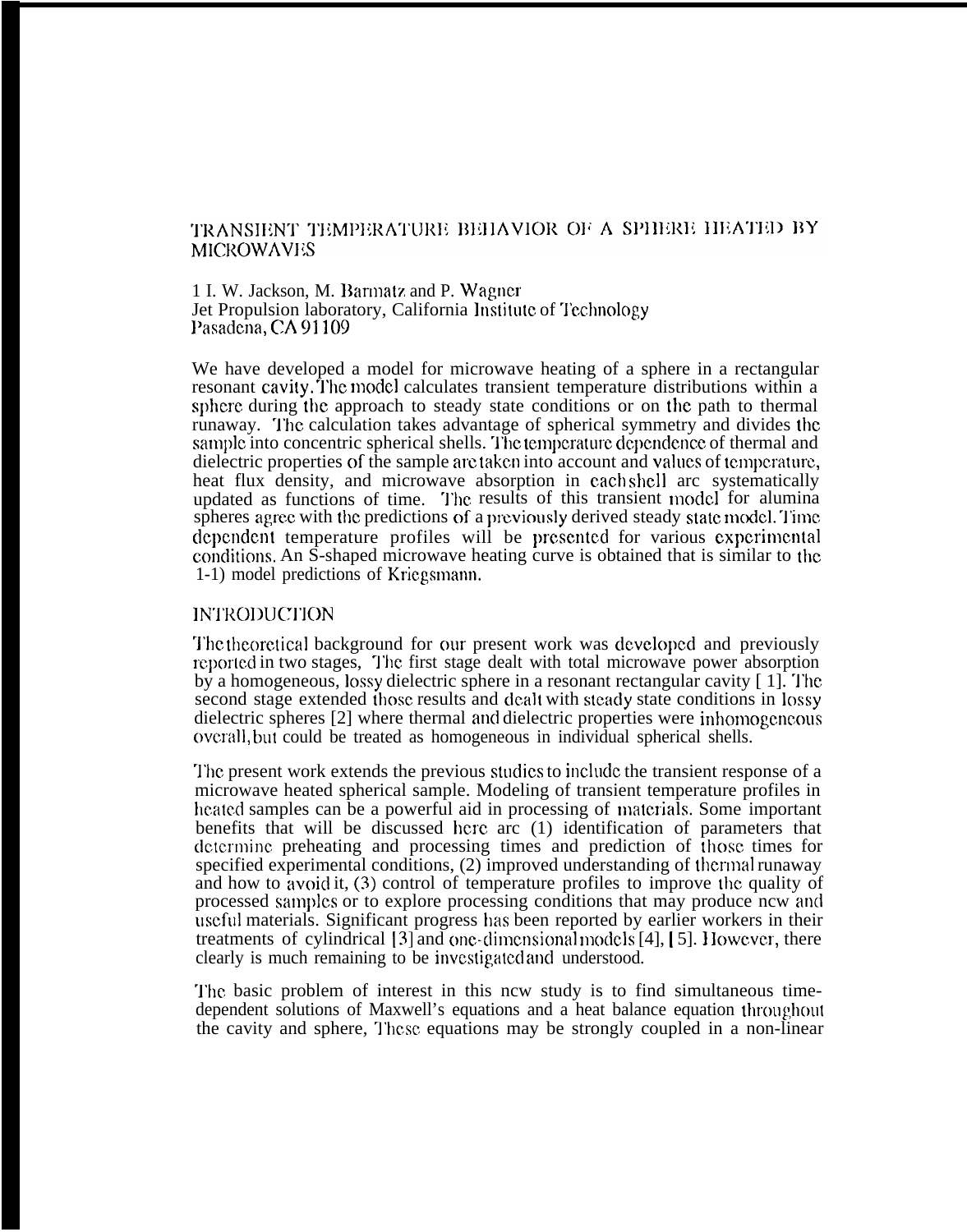manner by a temperature dependent complex-valued diclectric constant, Just as in the model for the steady state [2], conditions arc spccificd that enforce approximate spherical synmctry inside the sphere, Our theory takes advantage of this spherical symmetry and divides the sample into spherical shells. Each shell can have different thermal and dielectric properties. Parts of the problem can then by solved analytically while taking into account temperature dependence of thermal and dielectric properties of the sample, but other parts require application of numerical methods. A gray body model was assumed for these calculations. The solution yields values of tcmpcraturc, heat flux density, and microwave absorption in each shell that arc systematically updated as functions of time.

Some calculated results for alumina will be presented to illustrate benefits of such modeling mentioned earlier. Alumina was chosen since the temperature dependence of the thermal and dielectric properties of this material have been measured (see references 4 and 5 in  $[2]$ ), These theoretical calculations include time-dependent temperature profiles during approach to steady state conditions or on a path to thermal runaway.

#### '1'111;(3RY

Calculation of time-dependent temperature profiles in a sample requires simultaneous solution of a set of electromagnetic and thermal equations. The electromagnetic fields must satisfy Maxwell's equation throughout the cavity, including the interior of the sample. These equations imply that the electric field  $E = E_0 e^{-i\omega t}$  satisfies,

$$
V^2 E + \frac{\omega^2}{\varepsilon_r \varepsilon_0 \mu_o} E = 0 \tag{1}
$$

and

$$
\varepsilon_r = \varepsilon_r' + \text{if}_r'' \tag{2}
$$

inside the sample. Thermal energy balance avc.raged over a c ycle of electromagnetic field oscillation requires

$$
\dot{T} = \frac{W}{C} - \frac{1}{C} \nabla \bullet q. \tag{3}
$$

1 Icrc  $W$  is microwave power absorbed per unit volume:

$$
W = \frac{1}{2} \omega \varepsilon_0 \varepsilon_r'' |E_0|^2. \tag{4}
$$

The heat flux density  $q$  satisfies

$$
q = -kV T. \tag{5}
$$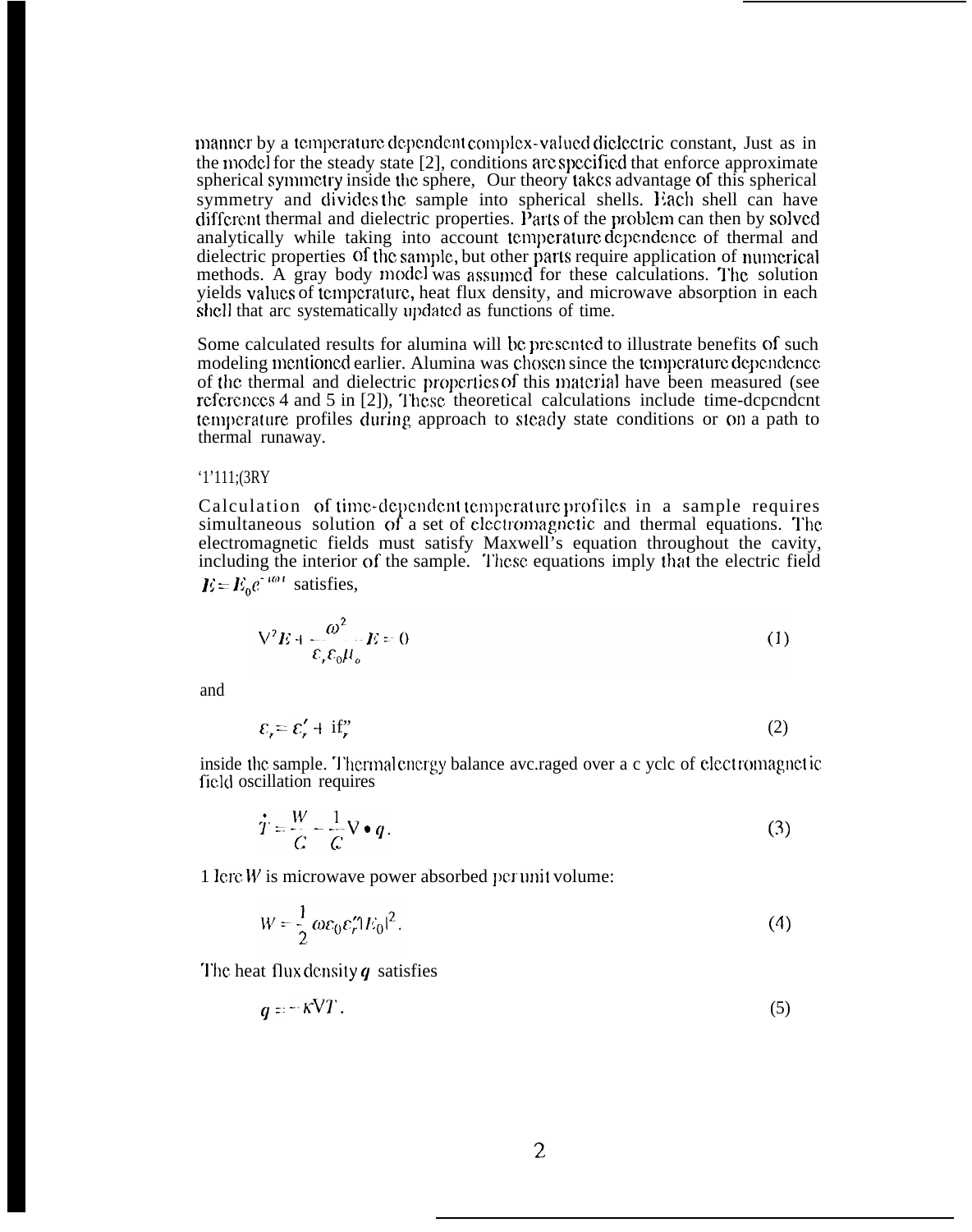Also, C=-  $\rho c_p$ , where C is heat capacity per unit volume,  $\rho$  is the density of the sample, and  $c_n$  is specific heat at constant pressure.

The model assumes radiative boundary conditions at the sample surf ace,:

$$
q_s = \sigma e \left( T_s^4 - T_w^4 \right). \tag{6}
$$

I let  $q_s$  is the heat flux density normal to the surface,  $T_s$  and  $T_w$  are temperatures of the sample surface and of the cavity walls, respectively,  $\epsilon$  is emissivity and  $\sigma$  is the Stefan-Boltzmann constant,

1 iquations (1) and (3) arc direct] y coupled through the diclectric constant  $\varepsilon_r$ , which is temperature dependent. Of particular interest is  $\varepsilon_r''$  which is strongly temperature dependent in cases presented in this paper. The set of electromagnetic and thermal equations are non-linear in the electric field and in the temperature. These equations can be solved in general only by using finite clcmcnt methods.

Just as in the earlier treatment .of the stcacly state [2], the complcxit y of our problem can be substantially reduced by confining attention to situations where the temperature varies only radially in the sample. in practice this condition can be imposed to goocl approximation by taking the sample to be a sphere that is properly positioned in a cavity with appropriately selected dimensions and mode of excitation. A specific example will bc given later in this paper.

Under these circumstances, the sample can be treated as a collection of thin spherical shells. The temperature-dependent dielectric constant is regarded as a constant throughout each shell, but it can vary from one shell to another. Then for a specified distribution of shell dielectric constants, the clcctromagnctic fields can be treated analytically using scattering formalism, wherein any resonant moclc of the cavity is resolved into transversely polarized plane waves that impinge on the sphere and arc then scattered. Inside each spherical shell there arc both incoming and outgoing spherical waves that arc matched at shell boundaries. This scheme provides approximate values for the fields and for the power absorbed per unit volume in the system of shells.

The temperature-dependent quantities consisting of heat capacity per unit volume, thermal conductivity and power absorbed per unit volume arc also treated as constant in each shell, but may vary from one shell to another. Temperature dependence of emissivity is also taken into account. One can linearize the temperature as a function of r in each shell and then analytically integrate. Eq.  $(3)$ over the volume of any shcl]. Next onc can usc finite diffcmncc ratios to replace first derivatives with respect to time and radius and require that  $T(r)$  and  $q(r)$  be continuous at the shell boundaries. For a closely spaced set of shell radii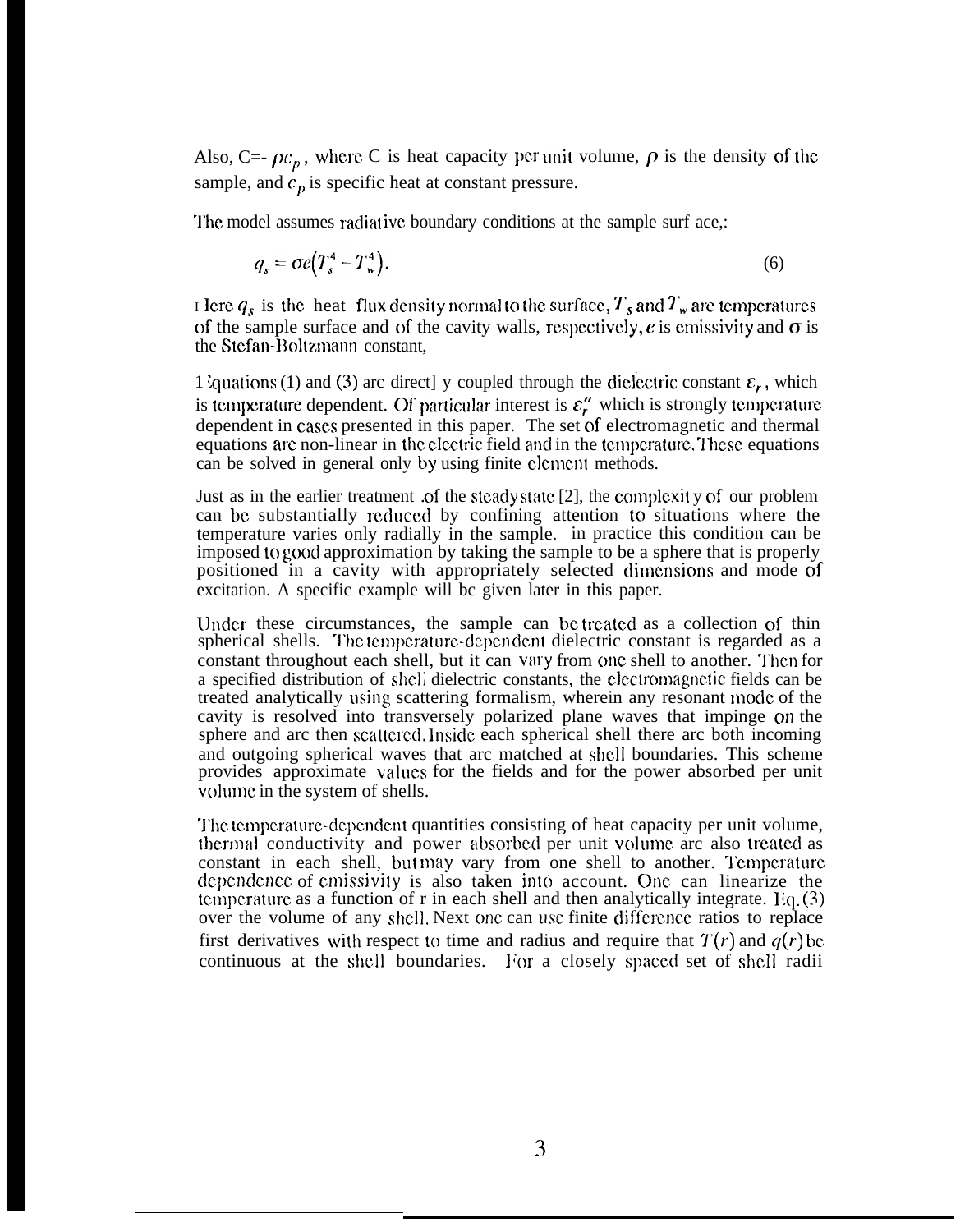$\{r_i, i=1,2,...,N\}$  and time instants  $\{t_{\alpha}, \alpha = 0,1,2,...,M\}$ , one finds that the temperatures  $T_i^{\alpha} = T_i(t_{\alpha})$  satisfy the following collations,

$$
T_{i}^{\alpha+1} = T_{i}^{\alpha} + (t_{\alpha+1} - t_{\alpha}) \left\{ \frac{W_{i}^{\alpha}}{C_{i}^{\alpha}} - \frac{3}{C_{i}^{\alpha}} \left[ r_{i}^{2} q_{i}^{\alpha} - r_{i-1}^{2} q_{i-1}^{\alpha} \right] - \frac{1}{4} \frac{q_{i}^{\alpha}}{r_{i}^{\alpha}} \left[ \frac{q_{i}^{\alpha} - q_{i}^{\alpha-1} q_{i}^{\alpha} R_{i}^{\alpha} - 1}{r_{i}^{\alpha} R_{i}^{\alpha}} - \frac{1}{4} \frac{R_{i}^{\alpha}}{r_{i}^{\alpha}} \left[ \frac{q_{i}^{\alpha} - q_{i}^{\alpha-1} q_{i}^{\alpha} R_{i}^{\alpha} - 1}{r_{i}^{\alpha} R_{i}^{\alpha}} \right] - \frac{1}{4} \left[ \frac{r_{i}^{\alpha} + r_{i-1}^{3} (3r_{i-1} - 4r_{i})}{r_{i}^{3} - r_{i+1}^{3}} - \frac{1}{4} \frac{r_{i+1}^{3}}{r_{i+1}^{\alpha}} \right] \tag{7}
$$
\n
$$
q_{i}^{\alpha} = -\kappa_{i}^{\alpha} \frac{T_{i+1}^{\alpha} - T_{i}^{\alpha}}{r_{i+1} - r_{i}} \tag{8}
$$

For specified initial conditions one can calculate  $\{W_i^{\alpha=0}, i=1,2,..., N\}$  and propagate the temperature profile and microwave absorption forward in time with the aid of Eqs.  $(6)$ ,  $(7)$ , and  $(8)$ , and results of the electromagnetic wave scattering<br>theory. This formalism allows for the possibility that the normal mode amplitude for the cavity excitation and the temperature of the cavity walls may change with time.

When calculating temperature profiles using these finite difference equations, it is important to choose the mesh size for shell radii and time in a manner that meets certain stability conditions that arc known from general theory of numerical analysis [6]. Calculated results based on these formulas will be discussed next.

# DISCUSSION

This spherical shell model was previously applied to calculate the steady state<br>behavior of alumina spheres heated in a single mode microwave cavity [2]. A TM 354 mode excited in a rectangular cavity with dimensions Of  $L_x = 0.25$  cm,  $L_y/L_x$  $=$  1.776, and 1.7/1.x = 1.463 was chosen to produce an essentially isotropic electric field intensity near the center of the cavity. For those experimental conditions, the TM 354 mode frequency was  $f = 7,21$  GHz and the empty cavity wave number was  $k = 1.51$  cm<sup>-1</sup>. The present study uses these experimental conditions to further investigate the transient behavior of an alumina sphere as it approaches a steady state condition or experiences thermal runaway. Unless stated otherwise, the predictions presented in this paper were determined by dividing the sphere into 20 equally spaced spherical shells. The electric field strengths given in this paper are norms] mode characteristic amplitudes. Of course, the electric field varies throughout the cavity, including the interior of the sample.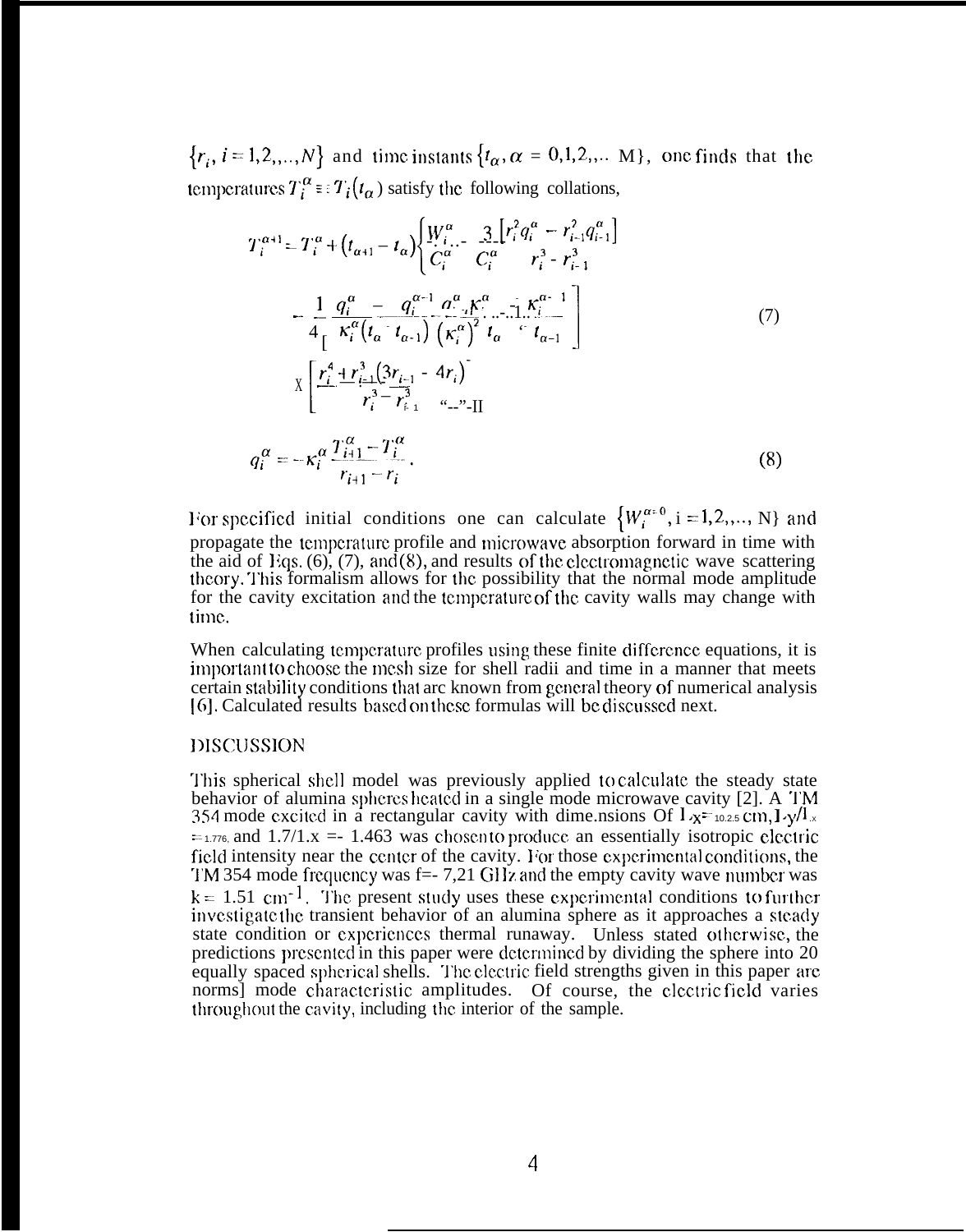







The transient response of an alumina sphere of radius 0.9 cm situated in the center of the cavity and heated with the TM 354 mode continuously excited at a field strength of  $\frac{550}{10}$  v/en] is shown in Fig. 1. The center and surface temperature of the sphere, are shown as a function of time. For this experimental case, the center and surface temperatures remain essentially equal below  $\approx 400$  C. The sample surface temperature reaches a steady state condition before the center. An equilibrium temperature gradient between the center anti-surface is achieved after  $\approx 50$  minutes. The calculated resultant steady state temperature gradient within the sphere is shown in Fig. 2. The solid and dashed curves correspond to the present transient model and steady state model [2] respectively. For Ibis comparison, the sphere was divided into 40 equally space.d spherical shells. The calculated internal gradients agree to better than 1 % throughout the interior of the sphere. "I'here is a temperature di fference of=: 387C bet ween the center and surface of the sphere for these experimental conditions. Calculations using only 20 concentric spherical shells gave essentially the same results for the transient model shown in Fig. 2, however, the steady state model results were  $\approx 0.7\%$  lower. This test demonstrates the faster convergence of the transient model over the steady state model.

The time require.d to reach steady state conditions is strongly dependent on the. experimental conditions. This is illustrated in Fig. 3 where the transient behavior at the center of a small 0.1 cm radius sphere is shown for various electric field strengths. in this case, large field strengths are required to reach high equilibrium temperatures. A field strength of 4000 v/cm leads to a steady state condition at the center of the sphere. in  $\approx 1$  minutes. As the field strength is gradually increased to  $5000 \text{ v/cm}$ , higher steady state temperatures arc reached during the same 10 minute time interval. The time, to achieve, steady state increases as the electric field is increased further, until a critical field value ( $\approx$  5200" v/cm) is reached that leads to thermal runaway. For this experimental case, thermal runaway occurs after 30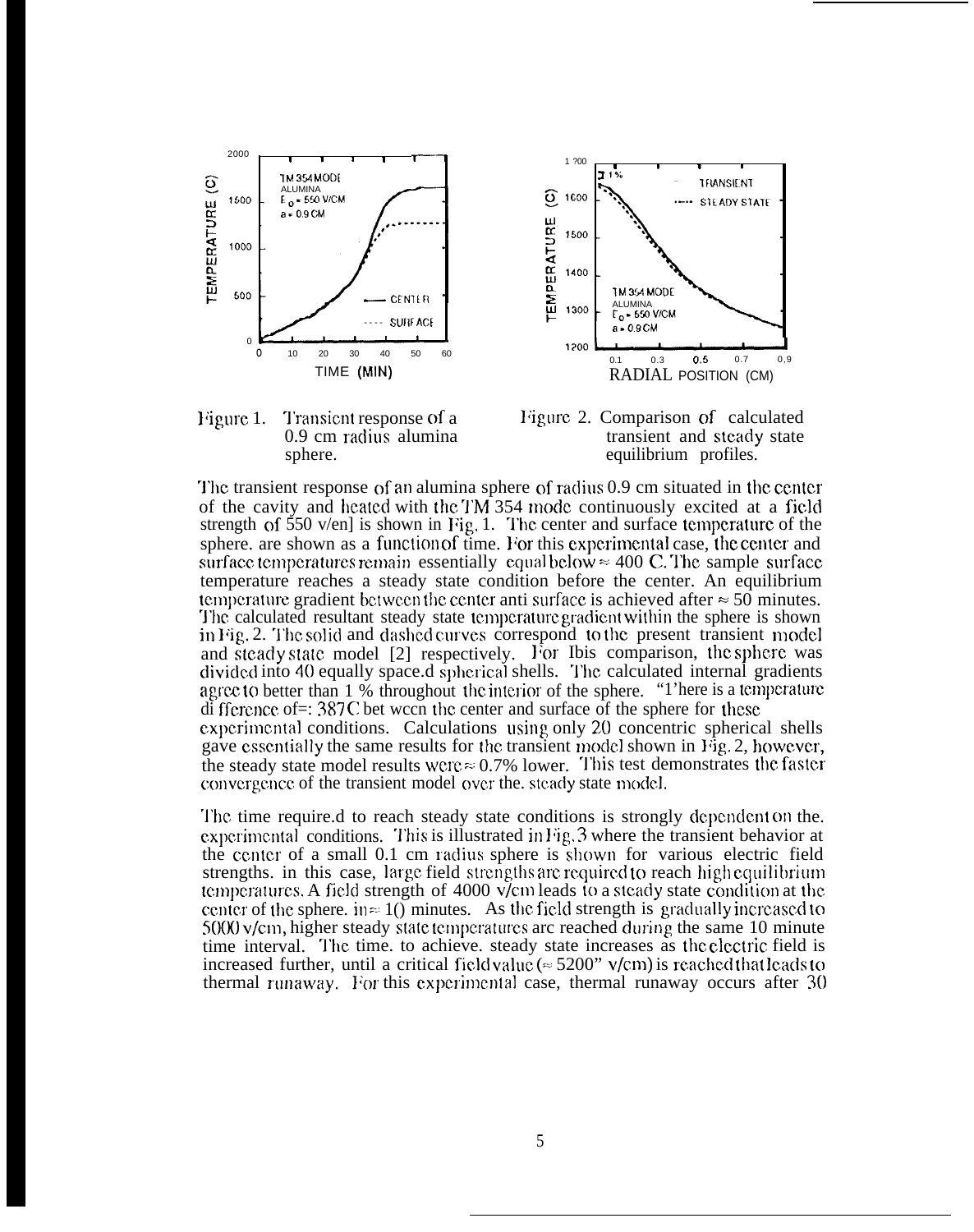



Figure 3. Transient response of a 0.9 cm radius alumina sphere.

Figure 4. Effect of cavity wall temperature on approach to steady state or runaway.

minutes. Field strengths above this critical value produce the thermal runaway condition more quickly (i.e.,  $\leq$  7 minutes for 6000 v/cm).

Figure 4 shows the transient heating behavior associated with various ambient cavity wall temperatures. These calculations are for the center temperature of a 0.9 cm radius sphere. The time required to reach steady state is the longest (70) minutes) for the cavity walls being held at room temperature throughout the heating process. As the ambient cavity wall temperature is increased, the equilibration time becomes significantly reduced  $(<$ 35 minutes for 400 C ambient wall temperature). increasing the cavity wall temperature above 400 C leads to higher steady state temperatures since the walls are now providing significant sample heat input along with the microwaves. For these experimental parameters, wall temperatures  $\geq 800$ C lead to thermal runaway,

We have extensively explored the transient healing properties associated with thermal runaway in a microwave processed spherical sample. Figure 5 shows the predicted temperature profiles within a 0.875 cm radius sphere during the thermal runaway process. These curves correspond to a sphere heated with an electric field Strength of 2000 v/cm. A 100 C temperature gradient between the sphere center and surface is generated after 83.5 seconds. At 96 seconds after starting the process the center of the sample has become 365 C hotter than the surface. For longer processing times, the surface temperature hardly changes (remaining near  $600 \text{ C}$ ) while the sphere, center temperature experiences thermal runaway. We have arbitrarily assumed that the sample will meltat  $2(NO C)$  which corresponds to  $\approx 100$ seconds. These calculations suggest that it is difficult to anticipate thermal runaway by monitoring only the surface temperature of a sphere.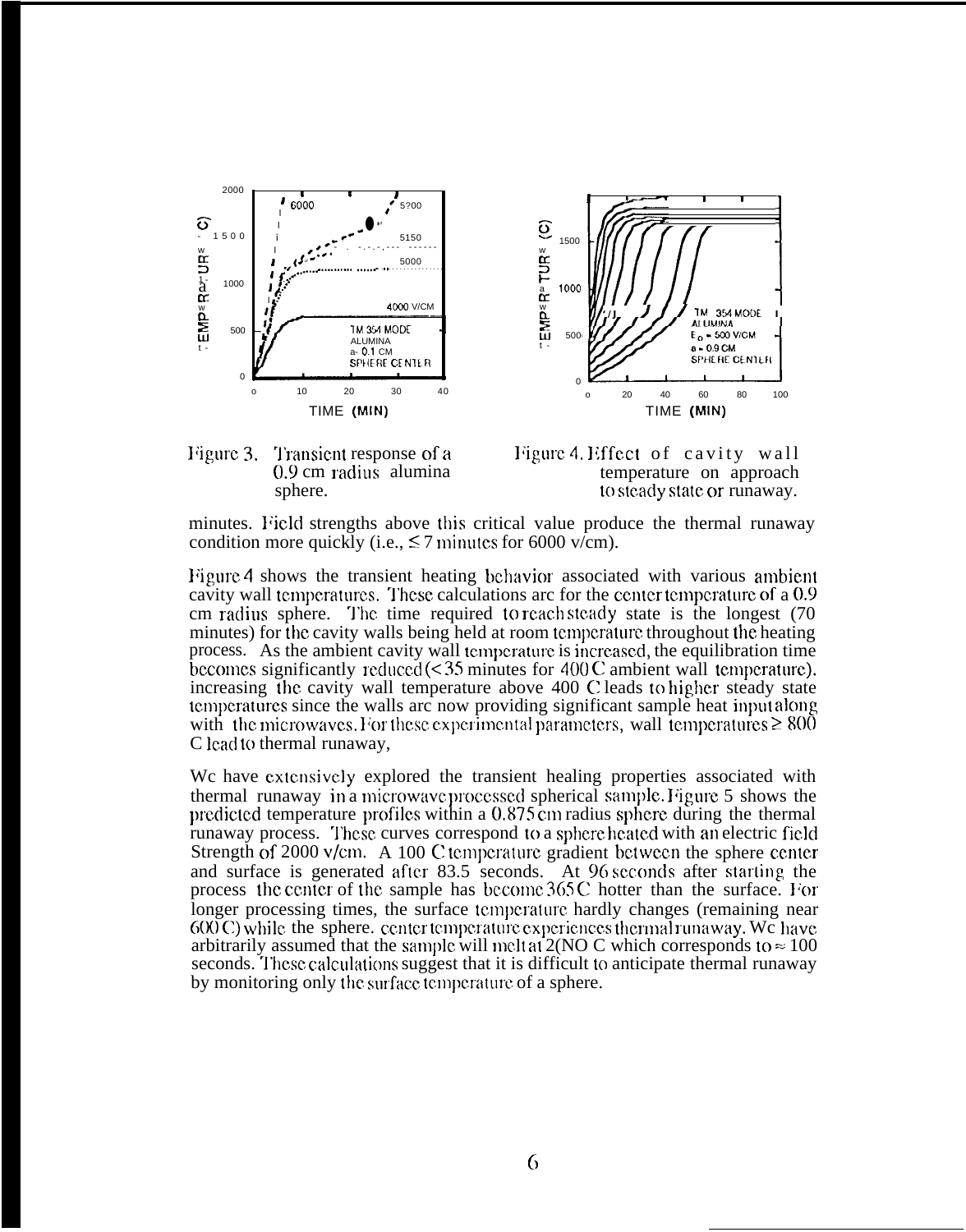







in the previous study of steady state behavior  $[2]$ , parametric studies were performed primarily near the lowest absorption peak associated with electromagnetic resonance's within the sphere. Anomalous behavior similar to thermal runaway was predicted (see Fig.  $3$  in ref. [2]). The present transient model was used to explore, in more detail, the behavior of this predicted internal runaway phenomenon. The 1-1 microwave modeling studies of Kriegsmann [4] have predicted an S-shaped heating curve that is a multivalued function of the microwave power. This new response curve implies that them are actually two branches to the heating curve; a lower temperature branch that can lead to thermal runaway and an upper branch that was not previously anticipated, This S-shaped heating curve prediction was tested within the context of the transient spherical shell model. Figure 6 shows the results of this analysis at the center of a 0.875 cm radius sphere. A sample of this size was previously studied using the steady state model (see Fig. 3 in ref [2.]). The earlier work predicted the lower branch of the heating curve, the thermal runaway jump (upward arrow) to the upper heating curve and the higher temperature behavior of the upper curve (see Fig. 4 of ref. [2]). This predicted thermal runaway phenomenon did not lead to sample melting because for this experimental case the enhanced microwave heating associated with the runaway becomes significantly reduced at higher temperatures. The results of the transient model agreed with the previous steady state predictions for these experimental parameters. The multivalued portion of the upper branch of this S-shaped heating curve was determined by initially heating the sample with a field strength of 410  $v/cm$  that is greater than that associated with runaway (400  $v/cm$ ). The field strength was reduced to a new constant value when the temperature of the sample reached 1200 C which is higher than the upper branch in the region shown here. If there was no multivalued upper branch the system would cool back down to the lower branch value corresponding to the constant field strength. This procedure produced the predicted multivalued portion of the upper branch shown in Fig. 6.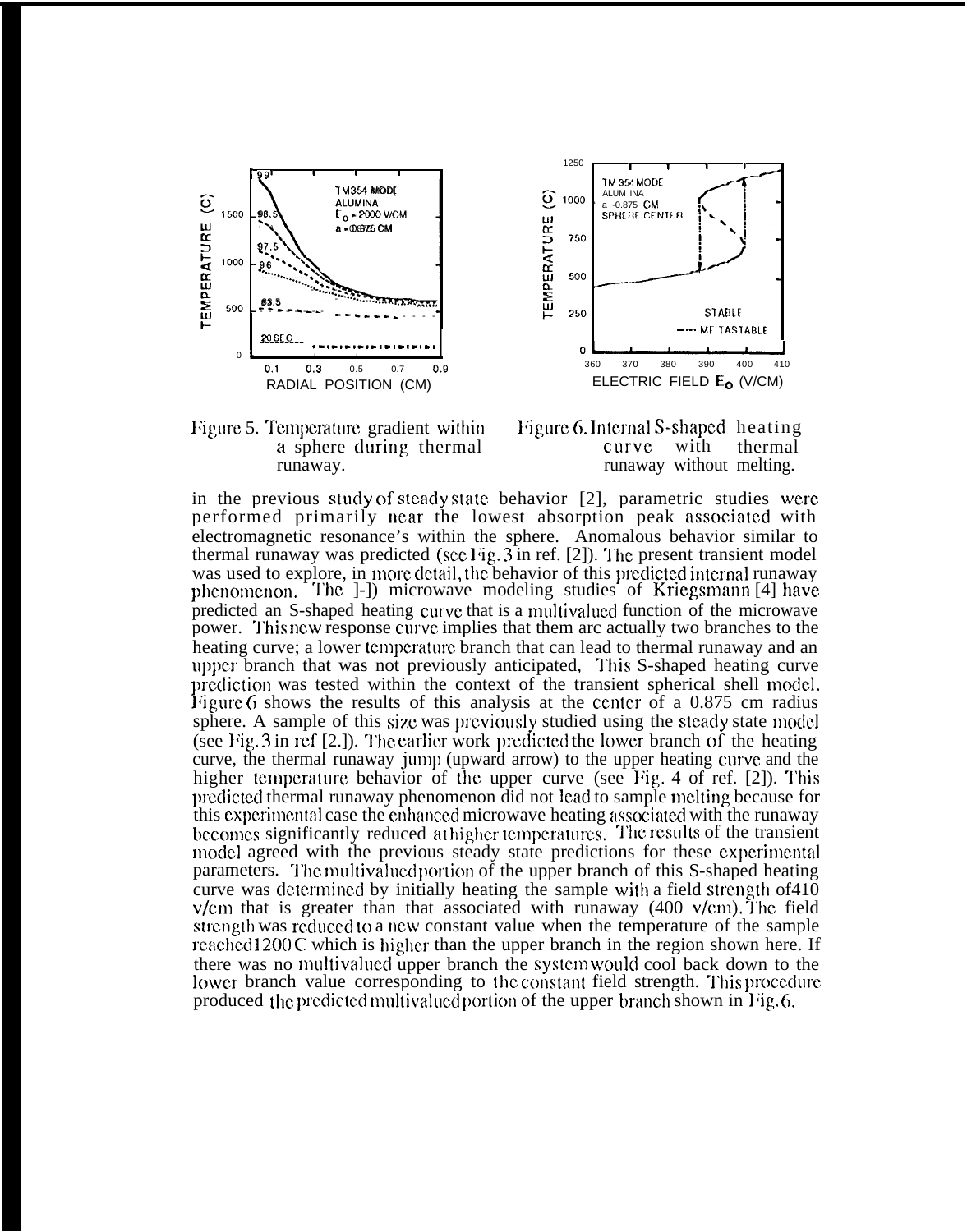The unstable branch of the S-shaped curve. in Fig. 6 defines the locus of points that separate regions attracted by the upper and lower branches. The unstable branch was determined using the following procedure. First, a field strength was chosen between the inflection point values associated with the upper and lower branches, i.e., bctwccn 388 -400 v/cm. The sphere was again initially heated at 410 v/cm until its temperature rcachcd a prcdctcrmined value between the inflection point temperatures associated with the upper and lower branches, i.e., between  $700$  -1000 C. The field strength would then be lowered to the chosen value and the direction of the sphere temperature was determined. This procedure was repeated in temperature intervals of 20 C for the chosen field strength until the unstable tcmpcraturc value was idcntiflcd. "1'hc rest of the unstab]c curve was determined by repeating the procedure for a range of chosen field strengths.

11 ystcrcsis behavior is one of the consequences of this S-shapccl heating curve. This type of behavior is also illustrated in Fig. 6. During an initial heating phase, with the field strength slowly incremented up to 410 v/cm, the sample will follow the lower steady state branch until the inflection point tcmpcraturc of 700" C is reached. At this time the sample will cxpcricncc a thermal runaway effect (upward arrow) until it reached the upper branch at  $\approx 1140$  C. Now the sample will continue to following the upper branch as its temperature increased to the steady state temperature of  $1205$  C associated with the final field strength of 410 v/cm. A different processing curve will be attained if the field strength is now slowly i ncremented down ward to zero, This time the sample follows the upper branch downward to the inflection point temperature at  $1()$ ()0 C where it abruptly decreases (downward arrow) to 535  $\tilde{C}$  at the lower branch. Further reduction of the field strength causes the sample to move down the lower branch.

We have investigated the effect of the temperature gradient on the unstable intermediate branch of the heating curve. Any spatial gradient configuration can be analyzed with the transient model. A gradient in which the surface was hotter than the center by  $200$  C produced the. same unstable curve as shown in Fig. 6. The hypothetical situation where the surface ancl center have equal temperatures was also investigated. For this case an inverted v gradient was used with the hottest region being half way between the center and the surface at a temperature  $200$ " C above these extreme positions. For this gradient, the single case studied suggested that the unstable curve was approximately determined by the highest temperature in the starting inverted v-shaped profile.

'1'o verify that (he S-shaped heating curve shown in l~ig. 6 was a general phenomenon, we analyzed the microwave heating curve for a different set of experimental conditions leading to thermal runaway. 1  $\gamma$  igure 7 shows the S-shaped heating curve for a 0.825 cm radius sphere that illustrates a thermal runaway phenomenon leading to sample melting. This size sample was also previously studied using the steady state mode] (see  $1 \text{ qg}$ ,  $3 \text{ in ref } [2]$ ). For this experimental case, the runaway effect that occurs upon heating will cause the sample to melt. '1'hc upper branch of the S-shaped curve is masked by the ]owcr branch and can only be obtained by controlling the. the  $r$ mal runaway phenomena [5]. The simplest lnethod for reaching the upper branch is to initially heat the sample with a field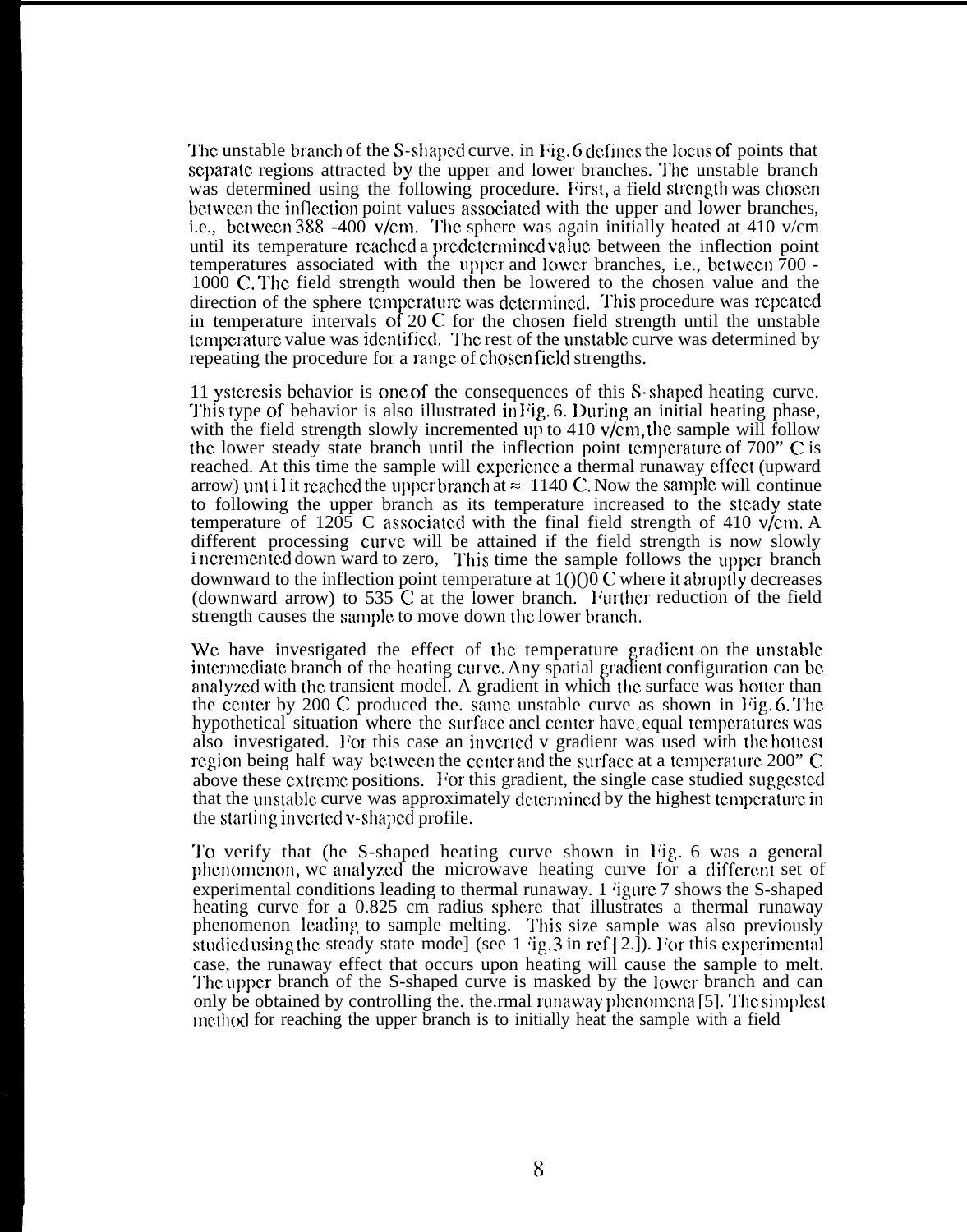







strength larger than tbe critical field strcngtb for runaway (480 v/cm corresponding to  $620$  C) and then at the appropriate time reduce the field strength sufficiently to cause tbc sample to equilibrate on the upper branch. The ability to access this upper branch would allow the processing of a material at high temperatures using lower power levels. This ability also would open up the temperature range for a given size sample which can be studied for possible new solid stale phases  $\overline{3}$ .

The S-shaped heating curves shown in Figs. 6 and 7 are associated with the center tcmpcraturc of the sphere. "1'hc variation of this heating curve on the position within the sphere is illustrated in Fig.  $8$  for both the sphere center and surface. The temperature difference between the center and surface gradually increases with temperature, becoming measurable ( $\geq 5$  C) above 500" C. For temperatures on the upper branch of the heating curve the temperature difference can become very large  $\approx 600 \text{ C}$  at a center temperature of 1950 C).

in conclusion, wc have. dcvclopcd a ncw transient mode] for the processing of a spherical sample in a rectangular cavity, This model, based on spherical symmetry, has elucidated the bchavior of the large internal temperature gradients attained during the approach to steady state or thermal runaway. The ability to follow the time evolution of the sample during processing also provides a method for studying tbc features of the prcdictcd multivalucd microwave< beating curve, We have investigated the behavior of this S-shaped curve in both the stable and unstable regions. 1 ixpcrimcnta] access to the prcdictcd high tcmpcraturc branch of the heating curve. should lead to improved methods for microwave sintering of ceramics. 'J'hc prcscmt transient mocic] can supporl tbc dcvclopmcnt of cxpcrimcntal techniques for reaching this branch.

### ACKNOWLEDGMENT